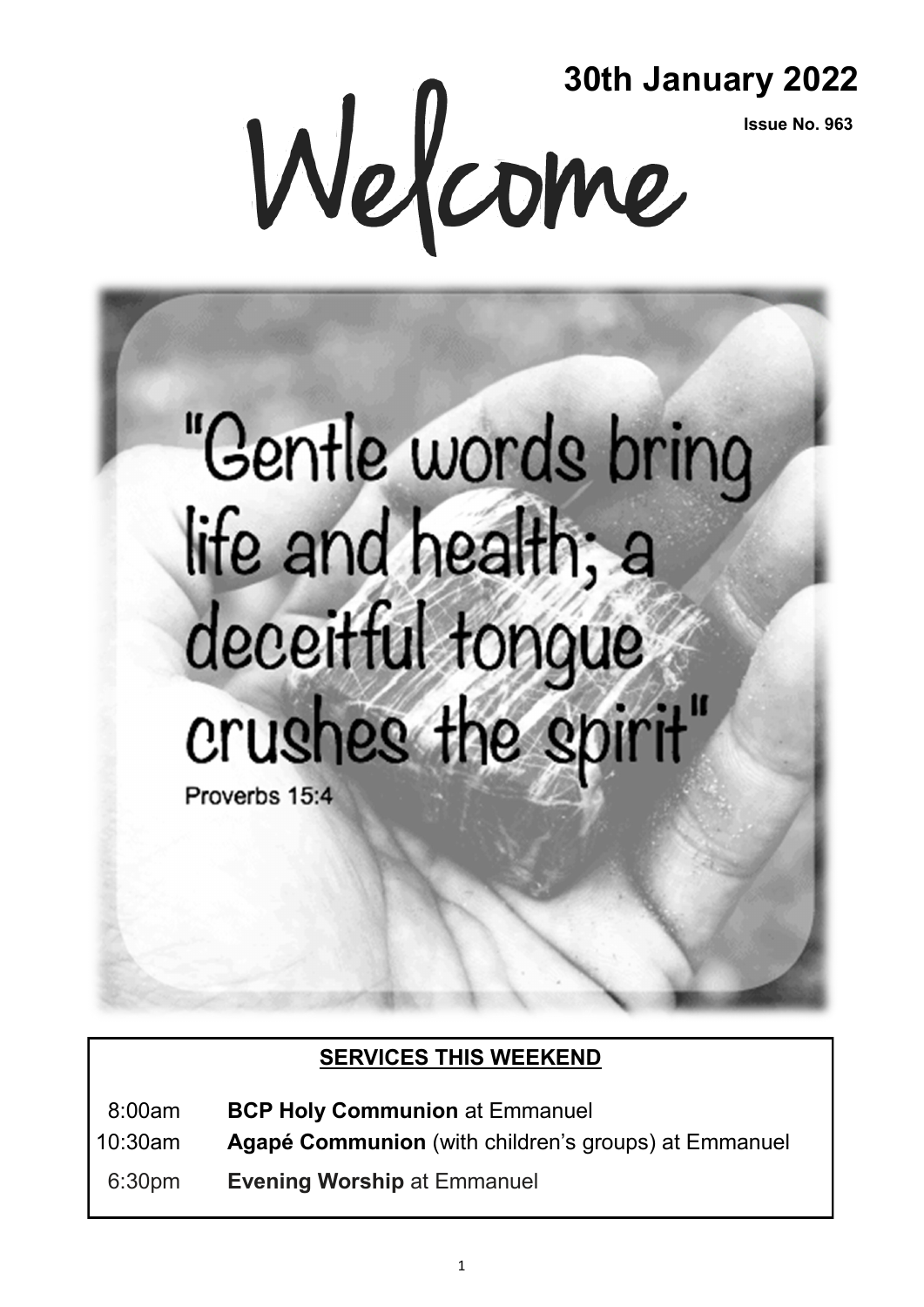# **WEBSITE LINK**

### **<https://www.emmanuelplymouth.co.uk/>**

## **CARDBOARD BOXES**

**[Holly](mailto:holly.martin@emmanuelplymouth.co.uk)** is on the look out for cardboard boxes - of all shapes and sizes. She needs them by the 2nd February If you have any please get in contact with her.

## **CAN YOU HELP?**

Can you spare 3hrs a month to help Emmanuel Child Contact Centre? Volunteers are required to join the Contact Centre team rota.

The centre meets 1st and 3rd Saturday on the month in Emmanuel Church Halls.

Please contact **[Jeannette](mailto:office@emmanuelplymouth.co.uk)** in the church office on 01752 360317 if you can help.

## **CHURCH FLOWERS**

The message for this week…..

*"Thank you lord for the life of Edna Davies who came home a year ago and for the joy of sharing with her for 67 years"* 

## **SUNDAY LUNCH**

Informal fellowship over Sunday lunch. Stan Porter has taken over from Steve organising the carvery lunch at Raffles (£6.50, children half price). All welcome, but please contact **[Stan](mailto:stanlaptop@blueyonder.co.uk)** if possible before Thursdays or put your name on the board at the church.

## **MISSION OF THE MONTH**

We are all called to serve God in different ways and engage with His purposes. The Mission Committee is hoping to encourage you in mission in 2022, whether to active service, to be prayer warriors or to give practical or financial support. In order to do this, we will continue with suggesting a 'Mission of the Month' for you to support. The Mission of the Month for January is the **[Naval and Military Bible Society.](https://nmbs.org.uk/)** It strongly believes in the power of God's Word and exists to support the Services by supplying Bibles and other Christian resources to uniformed personnel, seafarers, and associated organisations, both in the UK and worldwide.

How can you support?

- **PRAY** to better inform your prayers, see the website **[nmbs.org.uk](https://nmbs.org.uk/)**
- **DONATE** Giving an outright donation with the option of adding gift aid contact Dominie Burns
- **BUY** a delicious homemade cake or preserve at the coffee morning, or after the morning service on Sunday 30th January.

#### **COFFEE MORNING THIS SATURDAY, 29th JANUARY In aid of January's Mission of the Month**.

#### **February's Mission of the Month**

is St Pauls Food Aid project (get ahead, read more about this mission in the Jan/Feb parish magazine link below!!

# **MAGAZINE LINK**

**[https://www.emmanuelplymouth.co.uk/Publisher/File.aspx?ID=300357](https://emmanuelplymouth.co.uk/Publisher/File.aspx?ID=300357)**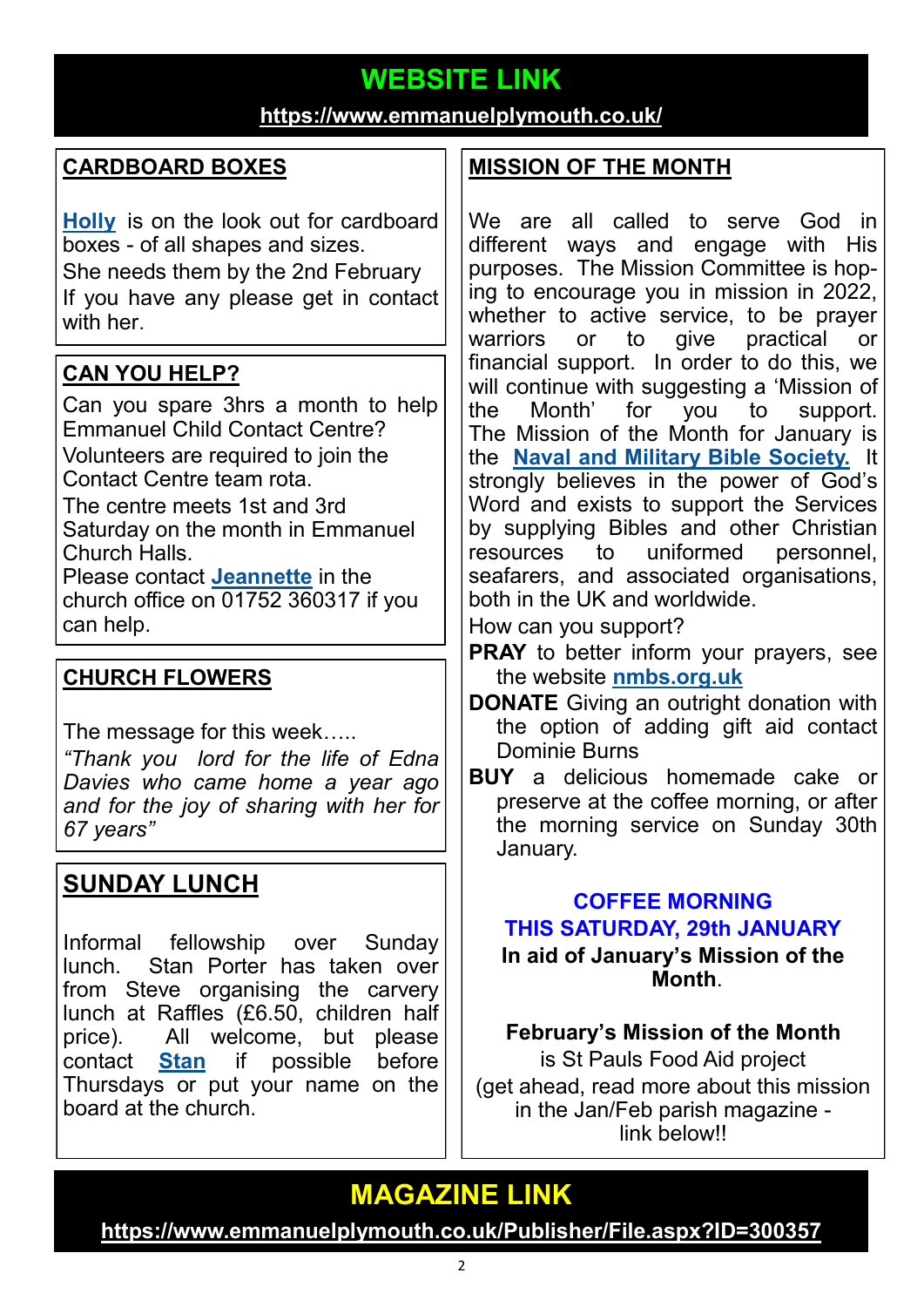# **YOU TUBE SUNDAY SERVICE STREAMING LINK**

**<https://www.youtube.com/channel/UCqTPdwPeUXD1TIFuG76xLfg>**

### **THE BOOK OF REVELATION**

From time to time I have run a series of evenings on how to read and understand the book of Revelation. One or two have expressed interest in it lately and I wondered of there might be enough people to warrant a series of such meetings. *It*'s a wonderful book, often ignored because of its complexity, but given a guide, *it's not that hard! And certainly yields great blessings.* 

Please text, email, phone, message on Facebook, or even talk to me face to face if you are interested! Rev Karl Mob: 07921 173165,

**[karl.freeman@emmanuelplymouth.co.uk](mailto:karl.freeman@emmanuelplymouth.co.uk)**

#### **THE BEREAVEMENT JOURNEY**

Commencing mid FEBRUARY 2022, a series of six sessions will be offered, looking at the Bereavement Journey.

Whilst we would like to run the course face to face, in the light of Omicron, it may prove necessary to move it online, using Zoom.

The sessions are designed to help people work through their grief and are suitable for anyone who has lost someone close to them at any time. The format for the first five sessions will be two short films produced by Holy Trinity Church Brompton, followed by a time of discussion, wherein you can say as little or as much as you feel comfortable with. The final sixth session is optional and will cover faith questions in bereavement from a Christian perspective.

If you, or someone you know, would like to know more, please contact **[Kathryn](mailto:kmcguinness59@gmail.com)  [McGuinness](mailto:kmcguinness59@gmail.com)** or refer to the church's website where a link to a short promotional film can be found.

## **SERVICES**

#### **Sunday**

Emmanuel's Sunday services are shown on the front page. Please note, the 10.30am service is live on **[Facebook](https://www.facebook.com/emmanuelwithstpauls/)** and **[YouTube](https://www.youtube.com/channel/UCqTPdwPeUXD1TIFuG76xLfg)**.

**facebook You Tube** 

**Monday – Thursday, plus Saturday**, **9am** Morning prayers on **[Facebook](https://www.facebook.com/emmanuelwithstpauls/)**

**Wednesday, 10.30am**  Short agape service at Emmanuel

#### **Monday – Sunday**, **9pm**

A short service of Compline on **[Facebook](https://www.facebook.com/emmanuelwithstpauls/)**

## **RON'S ECO-TIPS**

By 2020, and because of the charges raised, carrier bag use in the UK had dropped by 59% - it was up to 95% in some major supermarkets.

**PARISH PRAYER MEETING**

**The next meeting will be in the back of church on Wed 2nd Feb at 7.30pm**